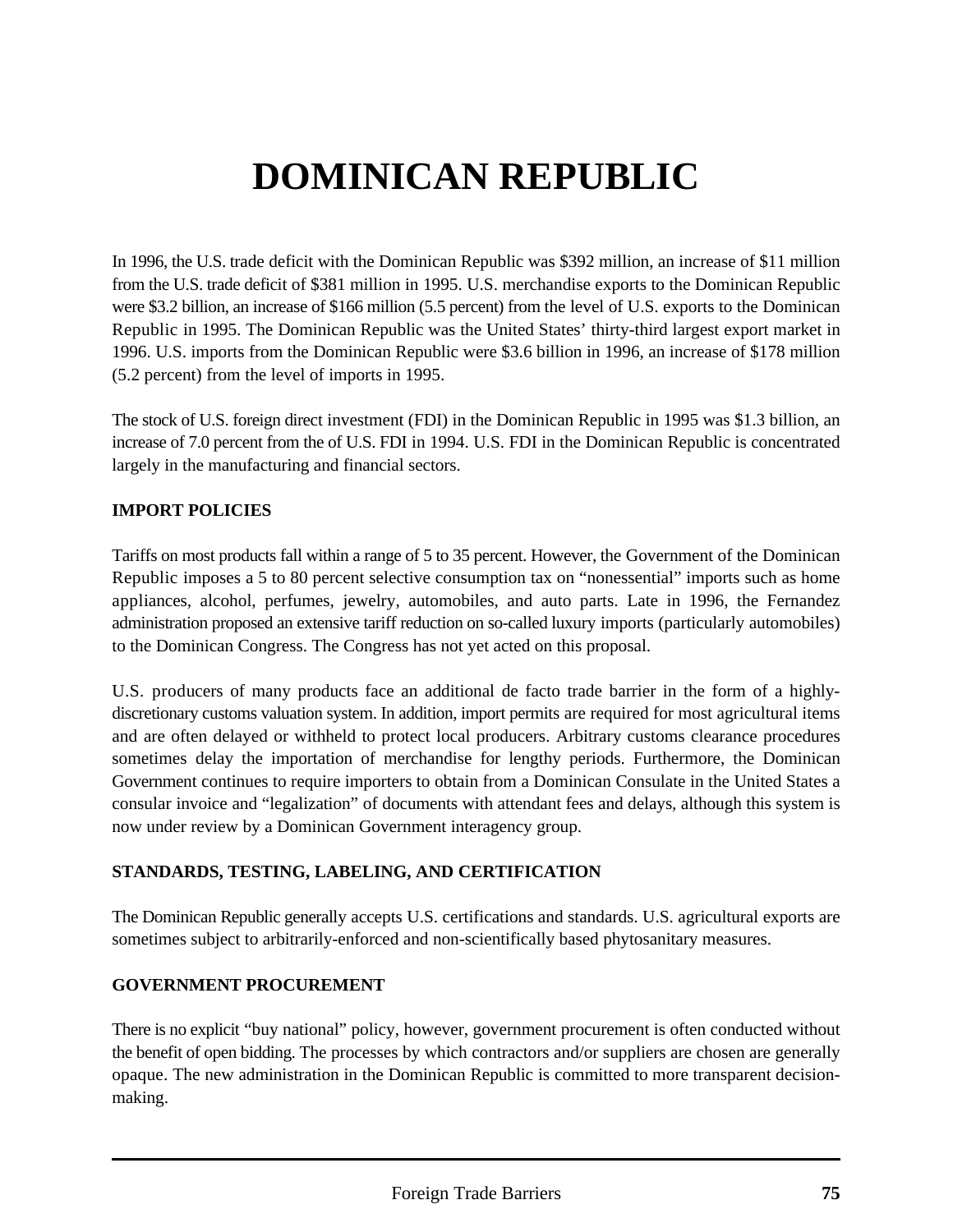# **Dominican Republic**

## **EXPORT SUBSIDIES**

The Dominican Republic does not have aggressive export-promotion schemes other than the exemptions given to firms in the free trade zones. A tax rebate scheme designed to encourage exports is considered a failure and is usually avoided by exporters.

#### **LACK OF INTELLECTUAL PROPERTY PROTECTION**

Dominican law does not provide protection of intellectual property rights that is consistent with international standards such as the Agreement on Trade-Related Aspects of Intellectual Property Rights (TRIPs). For example, the copyright law is deficient in a number of areas. The Dominican Republic has inadequate patent protection, especially for pharmaceuticals.

#### **Copyrights**

The piracy of computer software, video and audio tapes, and compact disc technologies continues with little enforcement action by the Dominican Government. A U.S. Government review of the Dominican Republic's trade preferences under the Generalized System of Preferences (GSP), in response to a petition from the Motion Picture Export Association of America claiming widespread cable television piracy, was terminated in 1994 when the Dominican Government took steps to address U.S. concerns. Larger cable television companies now generally pay fees and royalties, although smaller systems may still be pirating signals and programs.

#### **Patents**

Existing law provides for broad exclusions of subject matter from patentability, and includes onerous local working requirements. Dominican patent protection law continues to be inadequate with respect to term of protection. Infringement is widespread. The Ministry of Health currently is granting marketing approvals for existing pharmaceutical products, thus allowing violation of patent holders' rights.

#### **Trademarks**

Trademark enforcement is inadequate, particularly in the area of well-known apparel and athletic shoe brands, which are counterfeited and sold widely on the local market.

#### **SERVICES BARRIERS**

Until recently, foreign participation in the financial services sector was restricted by law. The 1995 foreign investment law, and a financial-monetary code now before the Dominican Congress, permit foreign involvement in the financial services sector. However, the practical impact of these provisions is not clear. There is no secondary securities market in the Dominican Republic so questions of brokerage services and securities underwriting, trading, etc., do not arise.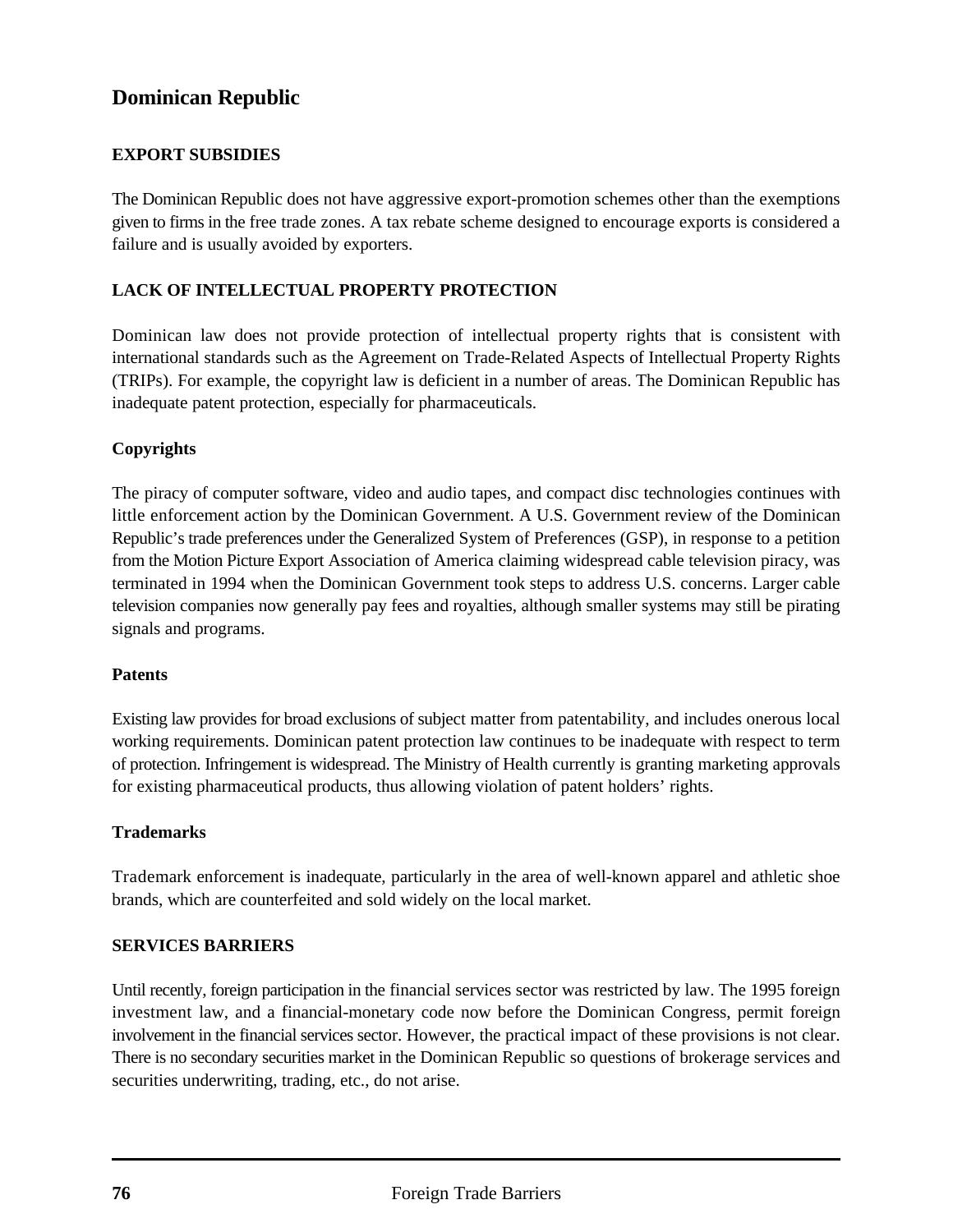## **INVESTMENT BARRIERS**

#### **Foreign Investment Law**

The December 1995 investment law is designed to remove barriers to investment and to provide equal access for foreign investors to all sectors of the economy except toxic waste disposal, public health and environment, and defense, for which express presidential authorization is required. Foreigners may register investments of cash, trademarks, or technology in new or existing companies or real estate (with some limitations). Implementing regulations were issued in September 1996.

Investors no longer need the authorization of the Foreign Investment Directorate to invest but must register any investment with the Central Bank within 90 days. Investors may remit the full amount of capital originally invested and capital gains as well as fees for technology transfer and royalties from previouslyregistered contracts. The law grants a five-year term for the gradual repatriation of non-remitted accumulated profits. Foreigners may represent their products directly without need for a local agent.

#### **Telecommunications**

In the recently concluded WTO negotiations on basic telecommunications services, the Dominican Republic made limited commitments on most basic telecommunications services. It adopted the reference paper on regulatory commitments but did not guarantee national treatment for any telecommunication service.

#### **OTHER BARRIERS**

The Dominican Republic levies a value-added eight percent Tax on the Transfer of Industrialized Goods and Services (ITBIS). The ITBIS expressly taxes the importation of industrial goods. A very broad categories of domestic goods, but very few imported goods, are exempted from the ITBIS. For imports, the tax is levied on the c.i.f. value plus all customs duties and internal taxes on imports. For domestic goods, the tax base is the sales price plus related costs such as transportation. Services appear to be taxed in the same manner. The discrimination against imported products under the ITBIS effectively increases the protection afforded to many domestic industries.